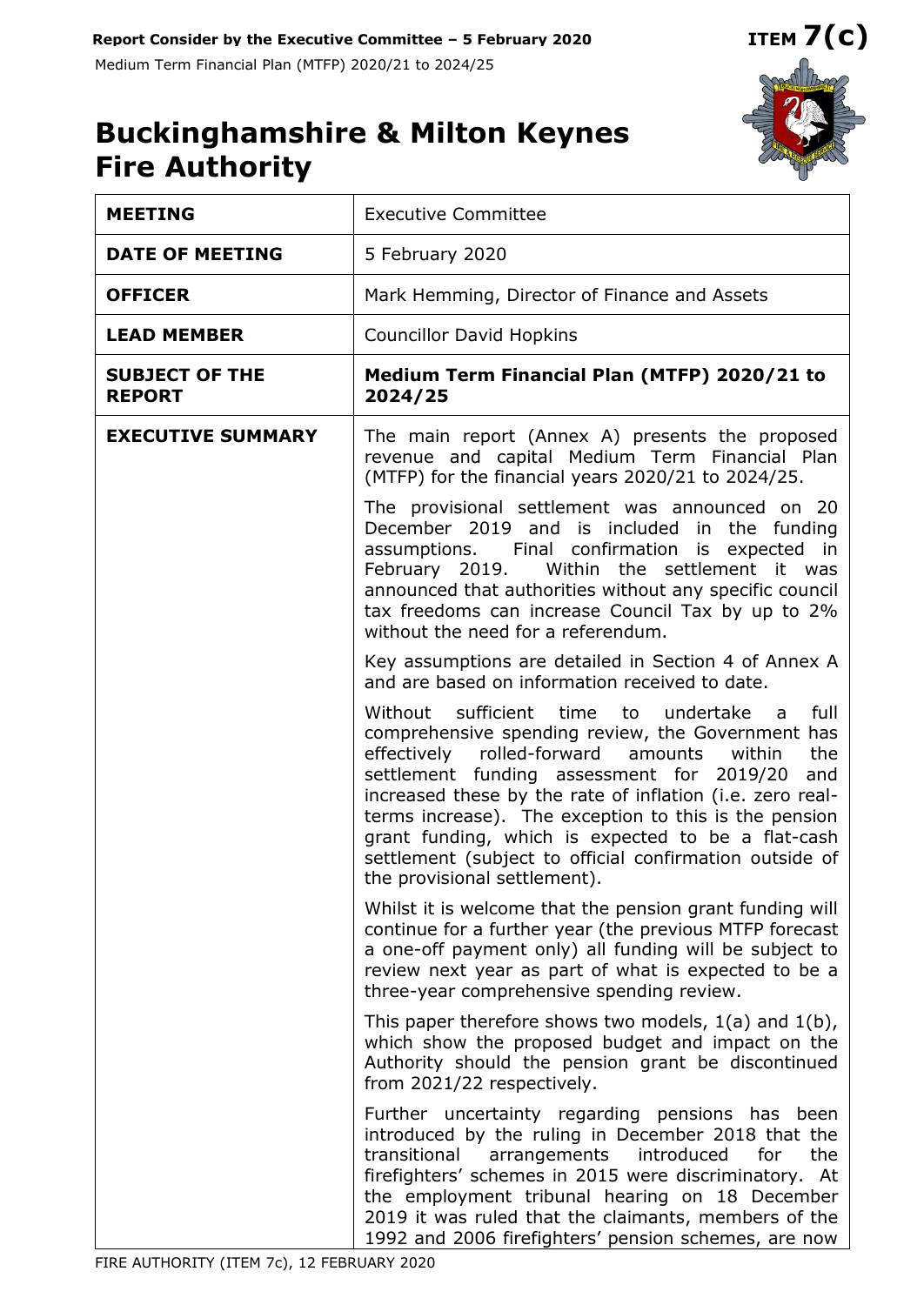entitled to be treated as if they have remained members of their original pension scheme. However, it is too early at this stage to quantify the impact this may have on budgets in either the short or mediumterm.

This year officers adopted a zero-based budget approach when developing the budget proposal for 2020/21. As opposed to the incremental approach, which looks at last year's budgets and adjusts them up or down, the zero-based approach looked at all budgets to ensure the correct amount of money is being spent in the correct areas. This approach has been developed alongside the new Public Safety Plan and feedback from our recent inspection report from HMICFRS.

Although our report noted that the inspectorate "would like to see improvements in the year ahead, but without increased funding, it is difficult to see where progress can be made" the zero-based budget approach has identified some key opportunities within the current budgetary constraints:

- Increasing the wholetime establishment by up to 20 firefighters in 2020/21, with the potential to increase by a further 10 in the following year (depending on the outcome of the comprehensive spending review)
- Increasing the Protection Team by 4 FTEs and introducing a Team Leader role and two further FTEs into the Prevention Team.
- Introducing a Head of Technology, Transformation and Programme Management Office (PMO) to manage the actions required following our inspection report.

The revenue budget for 2020/21 and indicative figures for future years are show in Appendix 1, which as noted earlier contains two models:

- Model 1(a) shows the forecast budgets and reserves positions if the pension grant is continued until 2024/25
- Model 1(b) shows the impact on the Authority should the pension grant be discontinued in 2021/22

It should also be noted that the figures for council tax and business rates are provisional. The statutory deadline for the billing authorities to provide this information to the Authority is 31 January. Any changes to the figures will be presented in a revised Appendix 1 at the meeting.

Appendix 2 shows the latest summary of the capital programme for 2019/20 and approved schemes for the following years.

Appendix 3 provides further detail on the level of council tax chargeable for each band if the Authority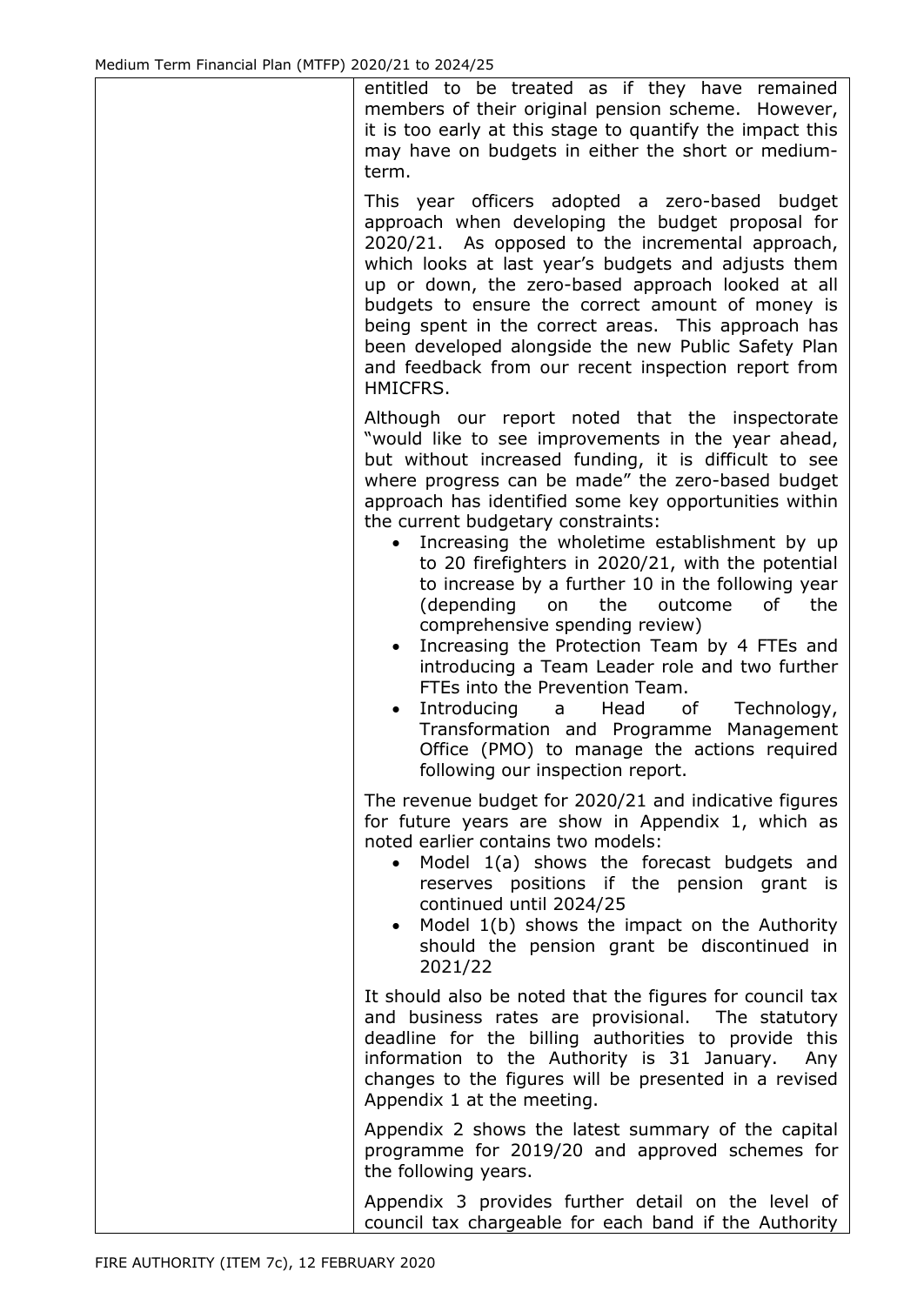|                                         | accepts the recommendation to increase the band D<br>equivalent amount by 1.98%.                                                                                                                                                                                                                                                                                                             |  |  |  |  |  |  |
|-----------------------------------------|----------------------------------------------------------------------------------------------------------------------------------------------------------------------------------------------------------------------------------------------------------------------------------------------------------------------------------------------------------------------------------------------|--|--|--|--|--|--|
|                                         | As well as the uncertainty regarding pensions noted<br>above, there is also uncertainty regarding<br>the<br>upcoming Fair Funding Review, USAR funding and<br>funding for Firelink/ESMCP.                                                                                                                                                                                                    |  |  |  |  |  |  |
| <b>ACTION</b>                           | Decision                                                                                                                                                                                                                                                                                                                                                                                     |  |  |  |  |  |  |
| <b>RECOMMENDATIONS</b>                  | It<br>recommended<br>that<br>the<br>Authority<br>is<br>be<br>recommended to:                                                                                                                                                                                                                                                                                                                 |  |  |  |  |  |  |
|                                         | 1(a) Note and have due regard to the report and<br>Statement of the Chief Finance Officer (see<br>section 8 of Annex A).                                                                                                                                                                                                                                                                     |  |  |  |  |  |  |
|                                         | 1(b) Approve a Council Tax precept of £65.85 for a<br>band D equivalent property (a 1.98% increase<br>from $2019/20$ - equal to 2.5p per week) and the<br>revenue budget as set out in Appendix 1(a).                                                                                                                                                                                        |  |  |  |  |  |  |
|                                         | $1(c)$ Approve the capital programme as set out in<br>Appendix 2.                                                                                                                                                                                                                                                                                                                            |  |  |  |  |  |  |
|                                         | 2 Not hold a referendum to increase Council Tax<br>above the 2% threshold for 2020/21                                                                                                                                                                                                                                                                                                        |  |  |  |  |  |  |
|                                         | Note that a referendum may need to be<br>3<br>considered for 2021/22 depending on<br>the<br>Comprehensive<br>Spending<br>outcome<br>of the<br>Review.                                                                                                                                                                                                                                        |  |  |  |  |  |  |
| <b>RISK MANAGEMENT</b>                  | Management of our Financial resources is a key risk to<br>the Authority. By projecting forward and monitoring<br>our financial plans, we are in a better position to avoid<br>mitigate<br>risk<br>of<br>financial<br>and<br>the<br>adverse<br>consequences.                                                                                                                                  |  |  |  |  |  |  |
|                                         | Section 9 of last year's report (see Background<br>Papers) detailed the risk of holding a referendum to<br>increase Council Tax above the threshold.                                                                                                                                                                                                                                         |  |  |  |  |  |  |
| <b>FINANCIAL</b><br><b>IMPLICATIONS</b> | All financial implications are shown in the main body<br>of the report.                                                                                                                                                                                                                                                                                                                      |  |  |  |  |  |  |
| <b>LEGAL IMPLICATIONS</b>               | The Local Government Act 2003 gives the responsible<br>finance officer, namely the Chief Finance Officer of the<br>Combined Fire Authority under s112 of the Local<br>Government Finance Act 1988, the responsibility to<br>Members of the Authority<br>report to<br>on<br>their<br>assessment of the robustness of the estimates used<br>within the budget and on the adequacy of reserves. |  |  |  |  |  |  |
|                                         | Members must take account of the advice of the Chief<br>Finance Officer in respect of the above and the<br>highlighted associated risks before considering the<br>recommendations as set out in the report.                                                                                                                                                                                  |  |  |  |  |  |  |
|                                         | The legal implications of holding a referendum to<br>Council Tax above the threshold<br>increase<br>were                                                                                                                                                                                                                                                                                     |  |  |  |  |  |  |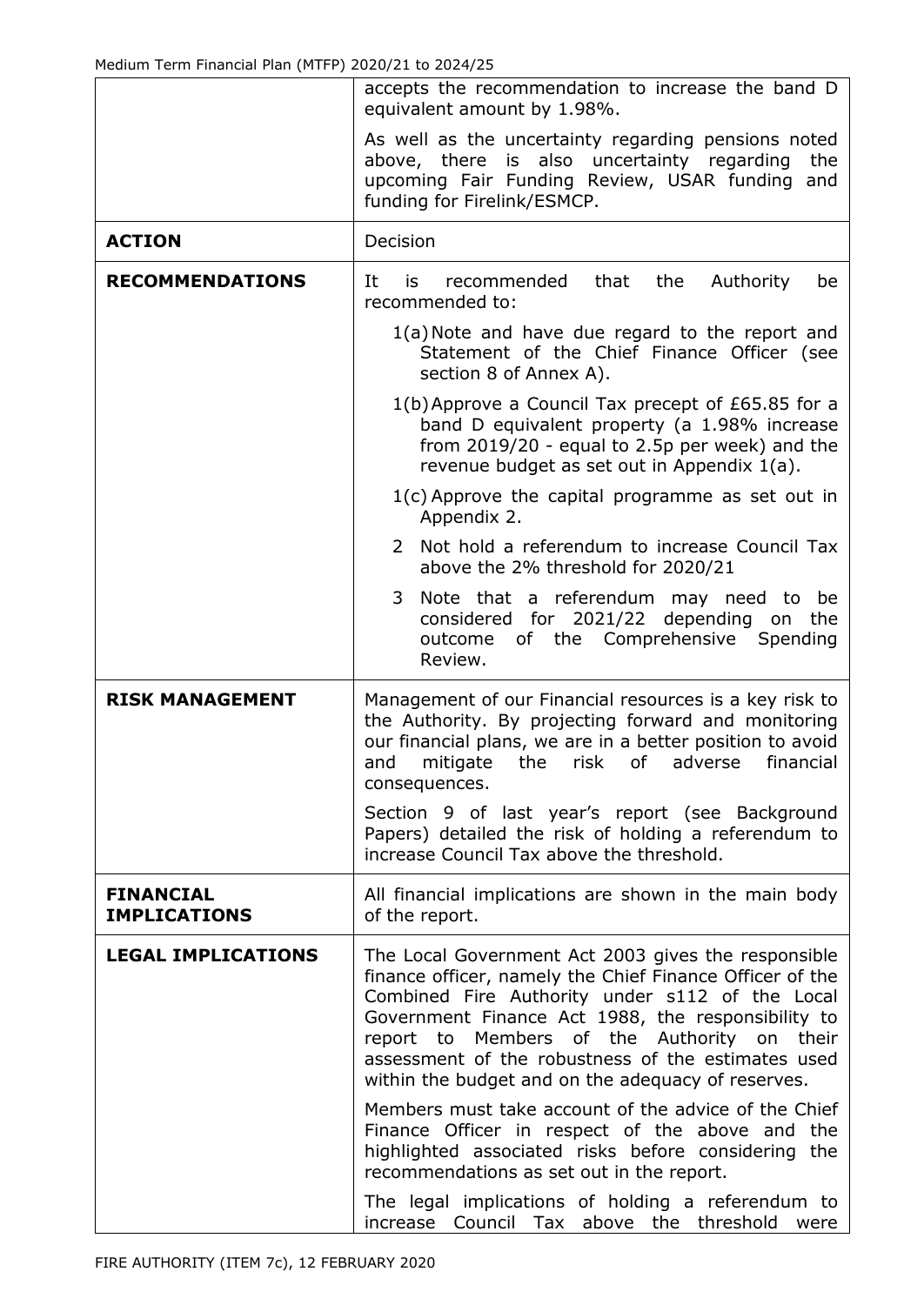|                                                                                   | detailed in last year's report (see Background Papers).                                                                                                                                                                                                                                                                                                                             |
|-----------------------------------------------------------------------------------|-------------------------------------------------------------------------------------------------------------------------------------------------------------------------------------------------------------------------------------------------------------------------------------------------------------------------------------------------------------------------------------|
|                                                                                   | By operation of the Local Government (Structural<br>Changes) (Finance) Regulations 2008 [2008/3022] the<br>shadow authority for Buckinghamshire will be the<br>billing authority for the purposes of Council Tax for<br>2020/21 (across Buckinghamshire) and will be the<br>body to which the Authority's precept should be<br>notified.                                            |
| <b>CONSISTENCY WITH</b><br>THE PRINCIPLES OF<br>THE DUTY TO<br><b>COLLABORATE</b> | No direct impact.                                                                                                                                                                                                                                                                                                                                                                   |
| <b>HEALTH AND SAFETY</b>                                                          | No direct impact.                                                                                                                                                                                                                                                                                                                                                                   |
| <b>EQUALITY AND</b><br><b>DIVERSITY</b>                                           | No direct impact.                                                                                                                                                                                                                                                                                                                                                                   |
| <b>USE OF RESOURCES</b>                                                           | The Medium Term Financial Plan, including capital and<br>revenue budgets, identifies the financial resources<br>required projected into the future based on the<br>delivery of specific aims and objectives of the<br>Authority as set out in the Public Safety Plan (PSP).<br>Members, Senior Management Board and many staff<br>have been involved in agreeing priorities and the |
|                                                                                   | budget setting process over the preceding months.                                                                                                                                                                                                                                                                                                                                   |
| <b>PROVENANCE SECTION</b>                                                         | <b>Background</b>                                                                                                                                                                                                                                                                                                                                                                   |
| &<br><b>BACKGROUND PAPERS</b>                                                     | Medium Term Financial Plan (MTFP) 2019/20 to<br>2021/22 and Revised Appendices, Fire Authority, 6<br>February 2019:                                                                                                                                                                                                                                                                 |
|                                                                                   | https://bucksfire.gov.uk/files/9515/4841/6166/ITEM<br>8 Medium Term Financial Plan 2019-20gb.pdf                                                                                                                                                                                                                                                                                    |
|                                                                                   | https://bucksfire.gov.uk/files/7215/4946/7873/ITEM<br>8 Revised Appendices.pdf                                                                                                                                                                                                                                                                                                      |
| <b>APPENDICES</b>                                                                 | Annex A - Medium Term Financial Plan 2020/21 to<br>2024/25                                                                                                                                                                                                                                                                                                                          |
|                                                                                   | Appendix 1(a) - MTFP Budget Model 1(a)                                                                                                                                                                                                                                                                                                                                              |
|                                                                                   | Appendix 1(b) - MTFP Budget Model 1(b)                                                                                                                                                                                                                                                                                                                                              |
|                                                                                   | Appendix 2 - Capital Programme Summary                                                                                                                                                                                                                                                                                                                                              |
|                                                                                   | Appendix 3 - Council Tax Funding                                                                                                                                                                                                                                                                                                                                                    |
| <b>TIME REQUIRED</b>                                                              | 20 minutes                                                                                                                                                                                                                                                                                                                                                                          |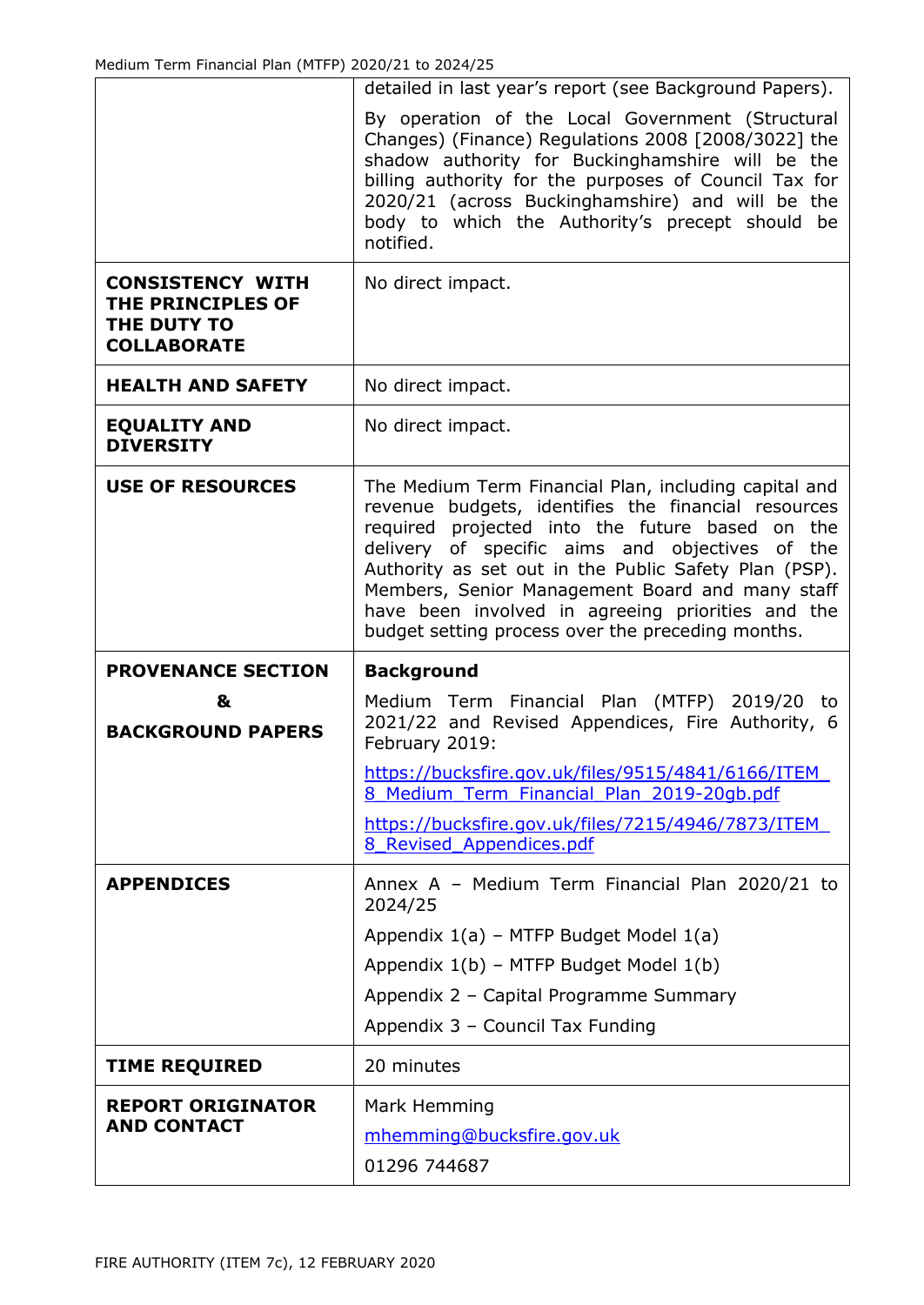# **Annex A – Medium Term Financial Plan (MTFP) 2020/21 to 2024/25**

#### **1. Introduction**

- 1.1. The purpose of this report is to present the proposed revenue and capital Medium Term Financial Plan (MTFP) 2020/21 to 2024/25.
- 1.2. The MTFP is closely linked to the Public Safety Plan (PSP) and Corporate Plan. The PSP sets out our strategic approach to the management of risk in the communities we serve. The Corporate Plan sets out how we intend to equip and develop our organisation and its people to meet the challenges that we face. The MTFP details the resources available to facilitate these plans.
- 1.3. As part of the Fire Authority's Terms of Reference and MTFP, the Authority reviews and sets a balanced budget each year in line with corporate priorities. The MTFP is expressed as a detailed annual budget for the first year, with outline indicative budgets for the following four years.
- 1.4. Under Section 25 of the Local Government Act 2003 the Chief Finance Officer (as S.112 Chief Finance Officer of the Local Government Finance Act 1988) is required to report to Members on:
	- The robustness of the estimates made for the purposes of the calculations of the budget
	- The adequacy of the proposed financial reserves
- 1.5. The Local Government Act 2003 requires that Members have regard to the report in making their decisions (see section 8).
- 1.6. Section 42A of the Local Government Finance Act 1992 also requires the Authority to have regard to the level of reserves for meeting estimated future expenditure when calculating the net budget requirement.

# **2. Local Government Finance Settlement 2020 to 2021**

- 2.1. Without sufficient time to undertake a full comprehensive spending review, the Government has effectively rolled-forward amounts within the settlement funding assessment for 2019/20 and increased these by the rate of inflation (i.e. zero real-terms increase). The exception to this is the pension grant funding, which is expected to be a flat-cash settlement (subject to official confirmation outside of the provisional settlement).
- 2.2. Whilst it is welcome that the pension grant funding will continue for a further year (the previous MTFP forecast a one-off payment only) all funding will be subject to review next year as part of what is expected to be a three-year comprehensive spending review.
- 2.3. As part of this year's announcement, the Government published headline changes in core spending power between 2019/20 and 2020/21 for every authority. The headline change for BMKFA for was an increase of 3.2%:
- 2.4. However, this headline increase is based on two fundamental assumptions:
	- That the growth in council tax base between 2018/19 and 2019/20 will be 1.58% (actual increase was 1.75%)
	- That the Authority will increase its Band D council tax in 2019/20 by 1.99%, which is the maximum increase permissible without triggering a referendum.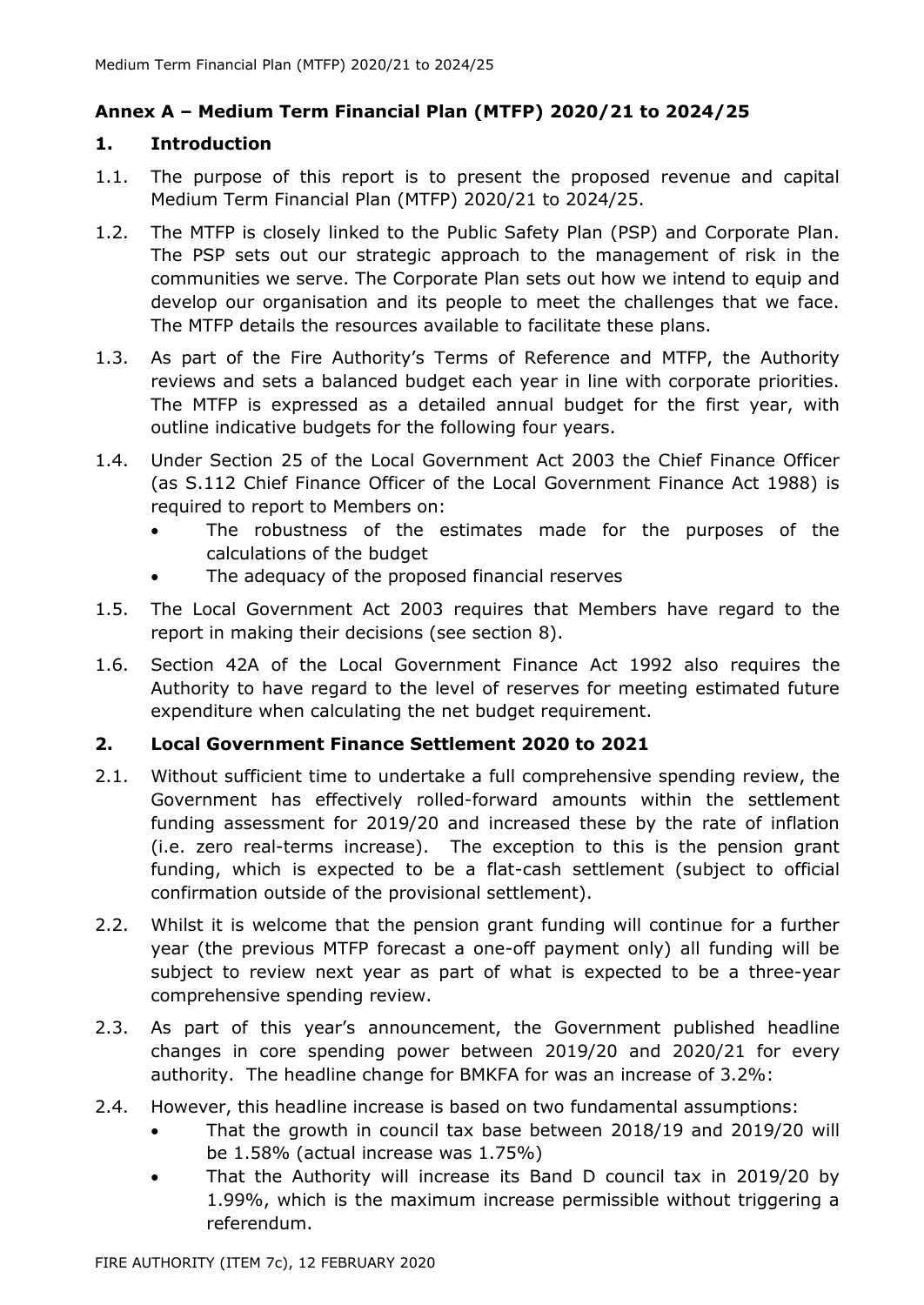# **3. Council Tax and Business Rates**

- 3.1. In publicly declaring core spending power figures, the Government has clearly set an expectation that local authorities will continue to increase council tax every year by the maximum amount permissible.
- 3.2. The difference between a 1.98% increase in the precept and holding council tax at its current level for 2020/21 is just under £400k for the year. This is approximately equivalent to the cost of employing eight wholetime firefighters.
- 3.3. Council tax was increased by 2.99% in 2018/19 and by 2.98% in 2019/20.
- 3.4. Despite this Authority's response to the settlement consultation and the concerns noted by the inspectorate, no specific additional precept flexibility was afforded to fire and rescue authorities. Authorities with no specific additional flexibility may however increase their Band D equivalent by up to 2% without triggering a referendum (last year this figure was 3%).
- 3.5. The Authority currently sets a band D equivalent precept of £64.57 per annum (approx. £1.24 per week). This is significantly below the national average and is the lowest precept of any non-metropolitan combined fire authority.
- 3.6. Council tax chargeable for each band should the Authority resolve to increase the band D equivalent amount by 1.98% is shown in Appendix 3.
- 3.7. It is not recommended to hold a referendum to increase Council tax above the threshold for 2020/21. However, this option may need to be considered for 2021/22, depending on the outcome of the Comprehensive Spending Review.

### **4. Risk Factors in Budget Assumptions**

- 4.1. The budget proposed for 2020/21 at Appendix 1 has been compiled by looking in detail at current spending and future plans.
- 4.2. This year officers adopted a zero-based budget approach when developing the budget proposal for 2020/21. As opposed to the incremental approach, which looks at last year's budgets and adjusts them up or down, the zero-based approach looks at all budgets to ensure the correct amount of money is being spent in the correct areas. This approach has been developed alongside the new Public Safety Plan and feedback from our recent inspection report from HMICFRS.
- 4.3. Although our report noted that the inspectorate "would like to see improvements in the year ahead, but without increased funding, it is difficult to see where progress can be made" the zero-based budget approach has identified some key opportunities within the current budgetary constraints:
	- Increasing the wholetime establishment by 20 firefighters in 2020/21, with the potential to increase by a further 10 in the following year (depending on the outcome of the comprehensive spending review)
	- Increasing the Protection Team by 2 FTEs and introducing a Team Leader role into the Prevention Team.
	- Introducing a Head of Technology, Transformation and Programme Management office to manage the actions required following our inspection report.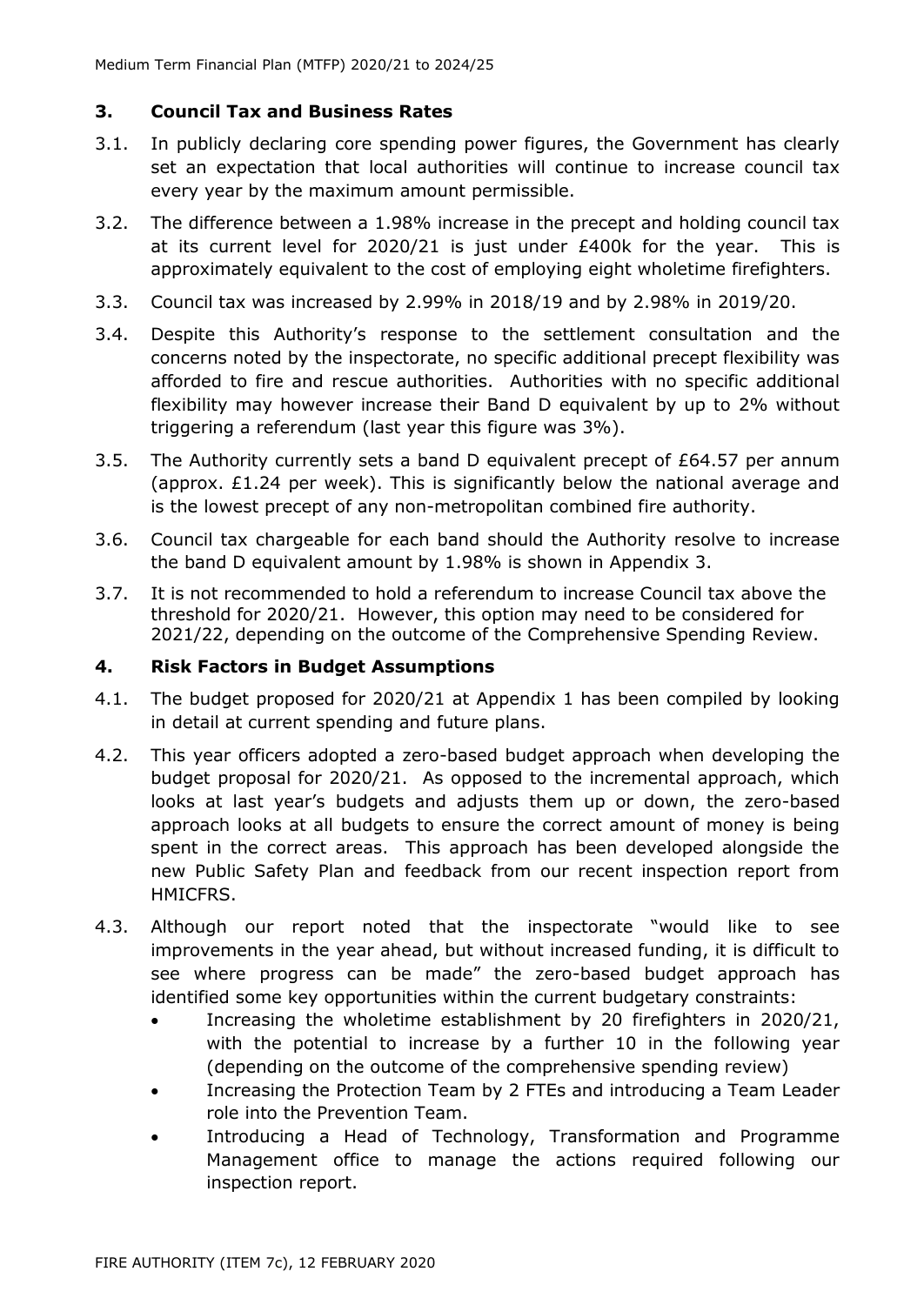- 4.4. At the time of writing the Authority had not yet received formal written notification of the continuation of the USAR grant for 2020/21, but it is expected imminently. However, the potential discontinuation of USAR funding in future years is a significant financial risk facing the Authority at present. As noted earlier, there is also a risk that the pension grant may not continue beyond 2020/21.
- 4.5. Pay inflation is projected at 2% per annum, in line with the actual award for 2019/20. However, the Authority is aware that there is a risk that the national agreement may set a level higher than this. For every additional 1% increase the cost to this Authority is approximately £200k each and every year. This would clearly have a significant adverse impact on the forecast position within the model.
- 4.6. Further uncertainty regarding pensions has been introduced by the ruling in December 2018 that the transitional arrangements introduced for the firefighters' schemes in 2015 were discriminatory. At the employment tribunal hearing on 18 December 2019 it was ruled the claimants, members of the 1992 and 2006 firefighters' pension schemes, are now entitled to be treated as if they have remained members of their original pension scheme. However, it is too early at this stage to quantify the impact this may have on budgets.
- 4.7. Areas where budgets have changed significantly from previous years have been subject to a series of challenges by Officers and Members. Risks which have been identified are to be covered from the reserves.

|                      | 2020/21 | 2021/22 | 2022/23 | 2023/24 | 2024/25 |
|----------------------|---------|---------|---------|---------|---------|
| Pay inflation        | 2%      | 2%      | 2%      | 2%      | 2%      |
| <b>CPI</b>           | 1.6%    | 1.6%    | 1.6%    | 1.6%    | 1.6%    |
| Council tax increase | 1.99%   | 1.99%   | 1.99%   | 1.99%   | 1.99%   |
| Council tax base     | 1.6%    | 1.6%    | 1.6%    | 1.6%    | 1.6%    |
| Business tax base    | 0.75%   | 0.75%   | 0.75%   | 0.75%   | 0.75%   |

4.8. The detailed costings are based on the updated budget requirement including the annual uplift assumptions below:

### **5. Capital**

- 5.1. The revenue impact of the capital programme has been factored into the base revenue budget requirement. This includes an annual revenue contribution to capital, details of which are shown in Appendix 1(a).
- 5.2. The table at Appendix 2 details the approved capital programme for 2019/20, the estimated provisional outturn position and any proposed slippage to the programme. Any slippage is then added to the new budget requests for 2020/21 to give a total capital budget requirement of £1.5m for 2020/21.
- 5.3. The Authority should also take cognisance of the prudential indicators when approving the capital programme (submitted as a separate paper at this meeting).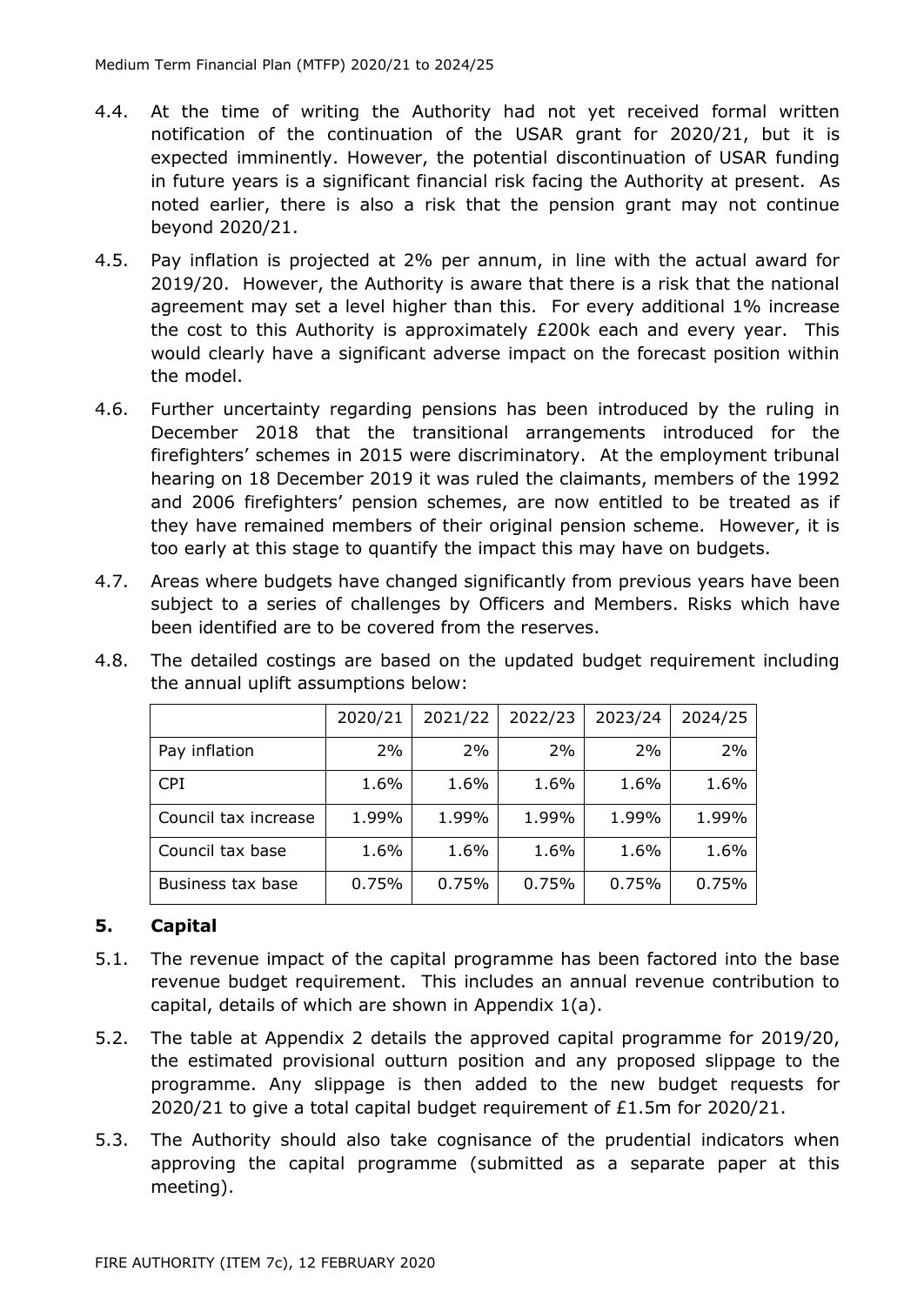#### **6. Scrutiny and Challenge Process**

6.1. All budget changes have been determined based on a series of challenge panels held by officers and then Members during the MTFP process.

# **7. Adequacy of Reserves**

- 7.1. A paper detailing our Reserves Strategy was approved by the Executive Committee at its meeting on 14 March 2018 [\(https://bucksfire.gov.uk/files/4215/2024/7103/ITEM\\_5\\_Reserves\\_Strategy\\_2](https://bucksfire.gov.uk/files/4215/2024/7103/ITEM_5_Reserves_Strategy_2018-19.pdf) [018-19.pdf\)](https://bucksfire.gov.uk/files/4215/2024/7103/ITEM_5_Reserves_Strategy_2018-19.pdf). There have been no subsequent events that require the level of the General Fund determined at that time to be adjusted at present
- 7.2. The latest forecast balances and reserves at year-end are:
	- General Fund Balance £1.5m
	- Earmarked Reserves £1.4m\*
	- Capital Reserves £0.6m

\* The earmarked reserves balance excludes the amount held by Oxfordshire County Council relating to the Thames Valley Fire Control Service.

This represents a decrease of £3.4m from the balances held at the start of the year.

#### **8. Statement of the Chief Finance Officer**

- 8.1. The purpose of this statement is to comply with the requirements of the Local Government Act 2003 whereby the Chief Finance Officer, in the Fire Authority's case the Director of Finance and Assets and Chief Finance Officer, must report on:
	- The robustness of the estimates made for the purposes of the calculations of the budget and;
	- The adequacy of the proposed financial reserves;
	- In recommending the budget to the Authority, Members must take the advice of the Chief Finance Officer in respect of the above and the associated risks as highlighted within the report.
- 8.2. Given the level of the General Fund Balance and earmarked reserves available, the prudent approach to the budget setting process for the next financial year and the controls for budget management, it is my conclusion as Chief Finance Officer for the Authority that there is sufficient capacity in the reserves to cope with the financial risks the Authority faces for 2019/20 and future years and that the methodology applied provides the necessary assurance to the Authority about the robustness of the estimates used in constructing the budget.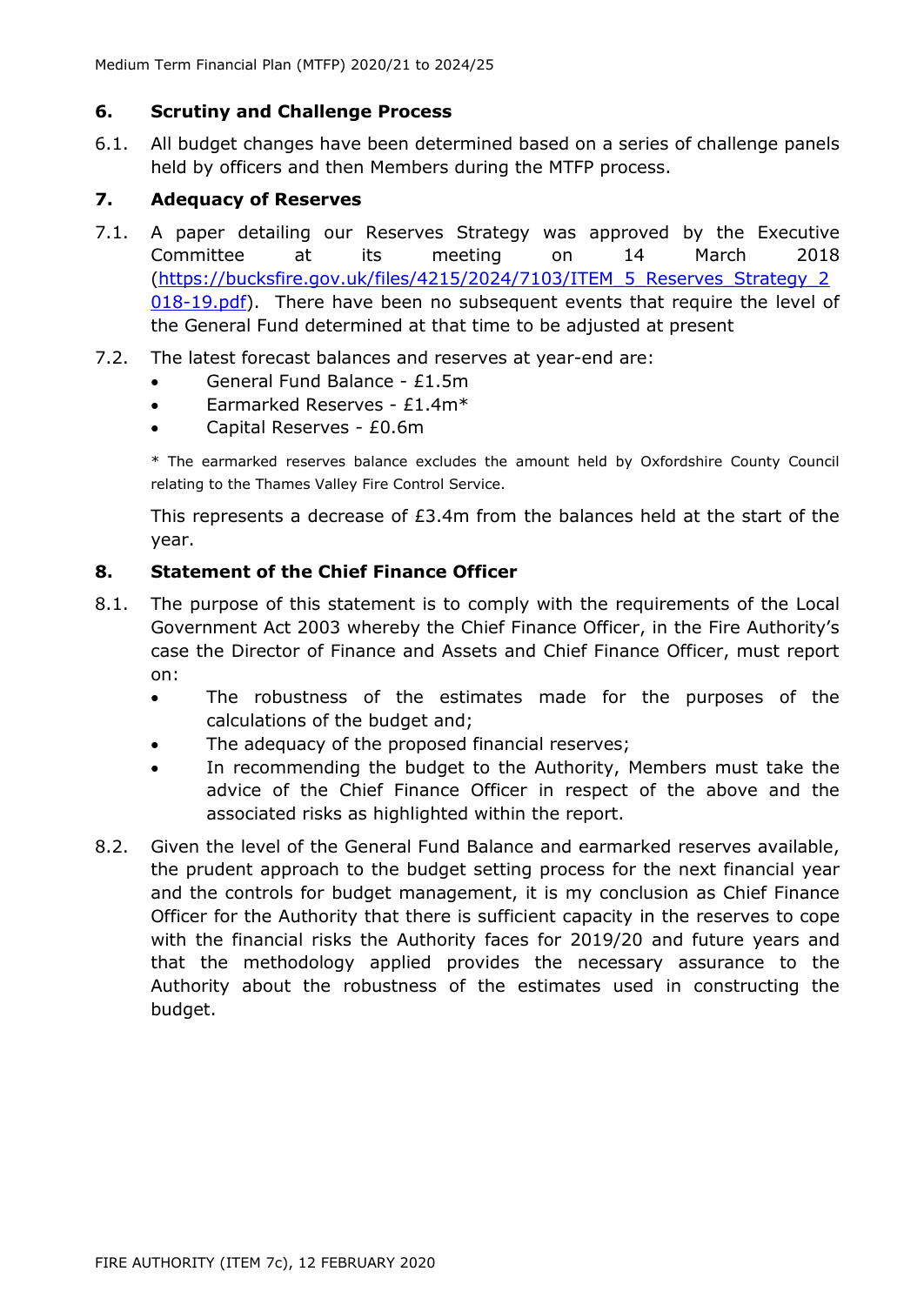# **Appendix 1(a) – MTFP Model 1(a)**

The model below is based on the assumptions detailed in Sections 3 and 4 and all significant budget movements have been subjected to officer and Member scrutiny as noted in Section 6.1. The statutory deadline for the billing authorities to provide Council Tax and business rates information to the Authority is 31 January. Any changes to these figures will be presented in a revised Appendix 1 at the meeting.

| <b>Medium Term Financial Plan</b>                      | 2019/20<br>£000 | 2020/21<br>£000 | 2021/22<br>£000 | 2022/23<br>£000 | 2023/24<br>£000 | 2024/25<br>£000 |
|--------------------------------------------------------|-----------------|-----------------|-----------------|-----------------|-----------------|-----------------|
| Base Budget                                            |                 |                 | 31,070          | 31,871          | 32,756          | 33,671          |
| Pay Adjustment                                         |                 |                 | 418             | 433             | 439             | 448             |
| <b>Inflation Adjustment</b>                            |                 |                 | 78              | 78              | 78              | 78              |
| Corporate Core                                         | 1,421           | 1,349           |                 |                 | $-28$           | $-45$           |
| Statutory Accounting and Contingency                   | 782             | 589             |                 |                 |                 |                 |
| Delivery, Corporate Development and Planning           | 19,891          | 21,513          | 403             | 156             | $-12$           |                 |
| People and Organisational Development                  | 2,715           | 2,298           | $-96$           | 10              |                 |                 |
| <b>Finance and Assets</b>                              | 3,857           | 4,264           | $-100$          |                 |                 |                 |
| Revenue Contribution to Capital                        | 1,666           | 1,046           | 98              | 218             | 438             | 463             |
| <b>Transfers to Reserves</b>                           |                 | 11              |                 | $-11$           |                 |                 |
| <b>Net Budget Requirement</b>                          | 30,332          | 31,070          | 31,871          | 32,756          | 33,671          | 34,615          |
| <b>Council Tax Receipts</b>                            | $-19,715$       | $-20,460$       | $-21,199$       | $-21,964$       | $-22,759$       | $-23,583$       |
| Council Tax Receipts Surplus/Deficit                   | $-278$          | $-308$          | $-250$          | $-250$          | $-250$          | $-250$          |
| Revenue Support Grant/Business Rates                   | $-7,841$        | $-7,988$        | $-8,108$        | $-8,228$        | $-8,348$        | $-8,468$        |
| Fire Specific Grants (USAR/Firelink)                   | $-1,097$        | $-1,106$        | $-1,106$        | $-1,106$        | $-1,106$        | $-1,106$        |
| Pension Grant Funding                                  | $-1,035$        | $-1,208$        | $-1,208$        | $-1,208$        | $-1,208$        | $-1,208$        |
| <b>Transfers from Reserves</b>                         | $-366$          | 0               | 0               | 0               | 0               | <sup>0</sup>    |
| <b>Total Funding Available</b>                         | $-30,332$       | $-31,070$       | $-31,871$       | $-32,756$       | $-33,671$       | $-34,615$       |
| Shortfall/(Surplus) for Year                           | 0               | 0               | 0               | 0               | 0               | 0               |
| <b>Cumulative Savings Requirement</b>                  | 0               | 0               | 0               | 0               | 0               | 0               |
| <b>General Fund Balance</b>                            | $-1,500$        | $-1,500$        | $-1,500$        | $-1,500$        | $-1,500$        | $-1,500$        |
| Other Earmarked Reserves (excluding Control Room Res.) | $-1,428$        | $-1,439$        | $-1,439$        | $-1,428$        | $-1,428$        | $-1,428$        |
| <b>Earmarked Capital Reserves</b>                      | $-575$          | $-2,137$        | $-1,815$        | $-1,211$        | $-1,795$        | $-2,592$        |
| <b>Total</b>                                           | $-3,503$        | $-5,076$        | $-4,754$        | $-4,139$        | $-4,723$        | $-5,520$        |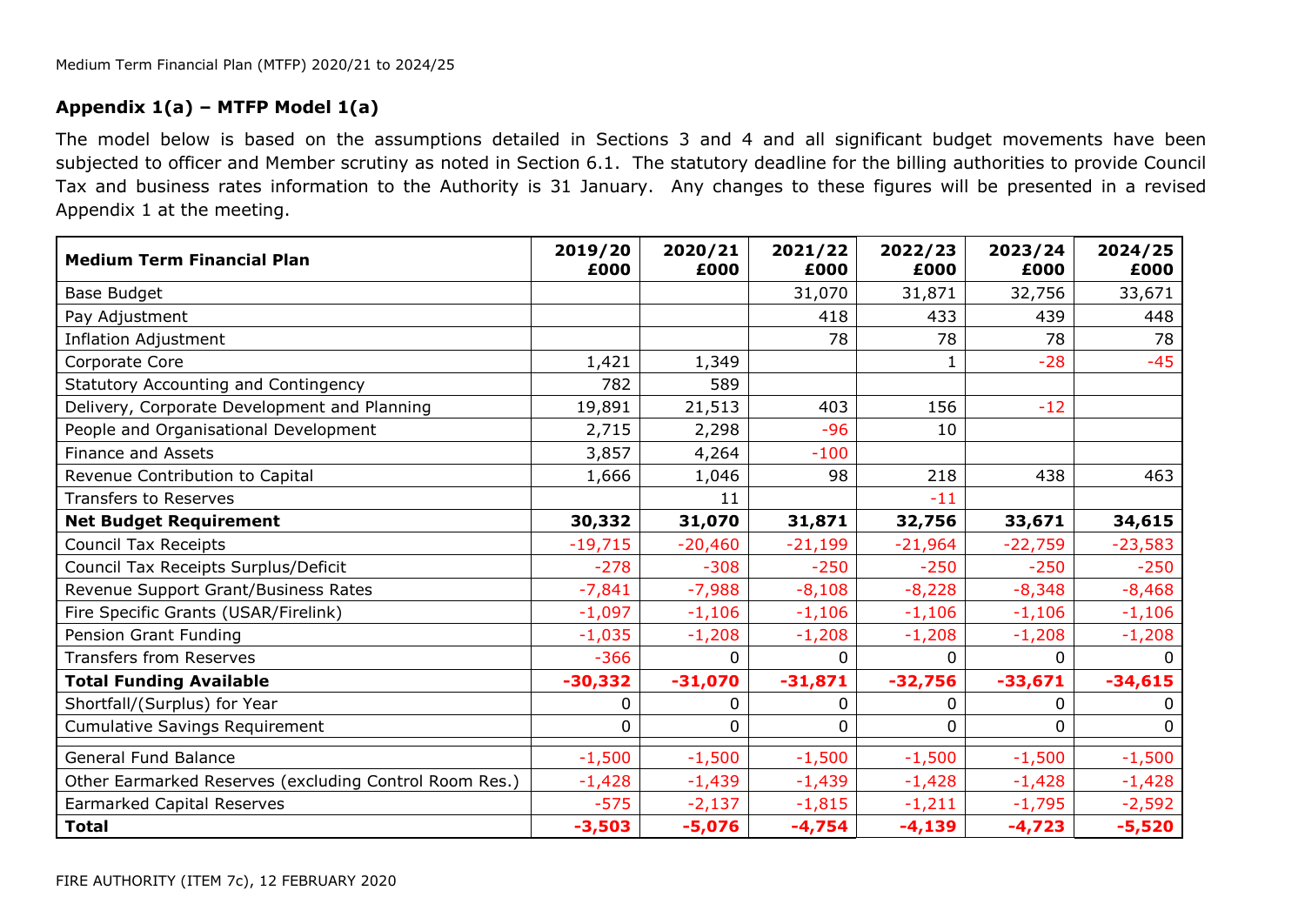# **Appendix 1(b) – MTFP Model 1(b)**

The model below is as per Model 1(a) but shows the impact that losing the pension grant funding from 2021/22 would have on the Authority's level of forecast reserves:

| <b>Medium Term Financial Plan</b>                      | 2019/20<br>£000 | 2020/21<br>£000 | 2021/22<br>£000 | 2022/23<br>£000 | 2023/24<br>£000 | 2024/25<br>£000 |
|--------------------------------------------------------|-----------------|-----------------|-----------------|-----------------|-----------------|-----------------|
| Base Budget                                            |                 |                 | 31,070          | 30,727          | 32,689          | 33,087          |
| Pay Adjustment                                         |                 |                 | 418             | 433             | 439             | 448             |
| <b>Inflation Adjustment</b>                            |                 |                 | 78              | 78              | 78              | 78              |
| Corporate Core                                         | 1,421           | 1,349           |                 |                 | $-28$           | $-45$           |
| Statutory Accounting and Contingency                   | 782             | 589             |                 |                 |                 |                 |
| Delivery, Corporate Development and Planning           | 19,891          | 21,513          | 403             | 156             | $-12$           |                 |
| People and Organisational Development                  | 2,715           | 2,298           | $-96$           | 10              |                 |                 |
| <b>Finance and Assets</b>                              | 3,857           | 4,264           | $-100$          |                 |                 |                 |
| Revenue Contribution to Capital                        | 1,666           | 1,046           | $-1,046$        | 1,295           | $-79$           | 250             |
| <b>Transfers to Reserves</b>                           | 0               | 11              |                 | $-11$           |                 |                 |
| <b>Net Budget Requirement</b>                          | 30,332          | 31,070          | 30,727          | 32,689          | 33,087          | 33,818          |
| <b>Council Tax Receipts</b>                            | $-19,715$       | $-20,460$       | $-21,199$       | $-21,964$       | $-22,759$       | $-23,583$       |
| Council Tax Receipts Surplus/Deficit                   | $-278$          | $-308$          | $-250$          | $-250$          | $-250$          | $-250$          |
| Revenue Support Grant/Business Rates                   | $-7,841$        | $-7,988$        | $-8,108$        | $-8,228$        | $-8,348$        | $-8,468$        |
| Fire Specific Grants (USAR/Firelink)                   | $-1,097$        | $-1,106$        | $-1,106$        | $-1,106$        | $-1,106$        | $-1,106$        |
| Pension Grant Funding                                  | $-1,035$        | $-1,208$        |                 |                 |                 |                 |
| <b>Transfers from Reserves</b>                         | $-366$          |                 | $-64$           | $-1,141$        | $-624$          | $-411$          |
| <b>Total Funding Available</b>                         | $-30,332$       | $-31,070$       | $-30,727$       | $-32,689$       | $-33,087$       | $-33,818$       |
| Shortfall/(Surplus) for Year                           | 0               | 0               | 0               | 0               | 0               | 0               |
| <b>Cumulative Savings Requirement</b>                  | 0               | 0               | 0               | 0               | 0               | 0               |
| <b>General Fund Balance</b>                            | $-1,500$        | $-1,500$        | $-1,500$        | $-1,500$        | $-1,099$        | $-688$          |
| Other Earmarked Reserves (excluding Control Room Res.) | $-1,428$        | $-1,439$        | $-1,375$        | $-223$          | 0               | $\mathbf 0$     |
| <b>Earmarked Capital Reserves</b>                      | $-575$          | $-2,137$        | $-671$          | 0               | 0               | 0               |
| <b>Total</b>                                           | $-3,503$        | $-5,076$        | $-3,546$        | $-1,723$        | $-1,099$        | $-688$          |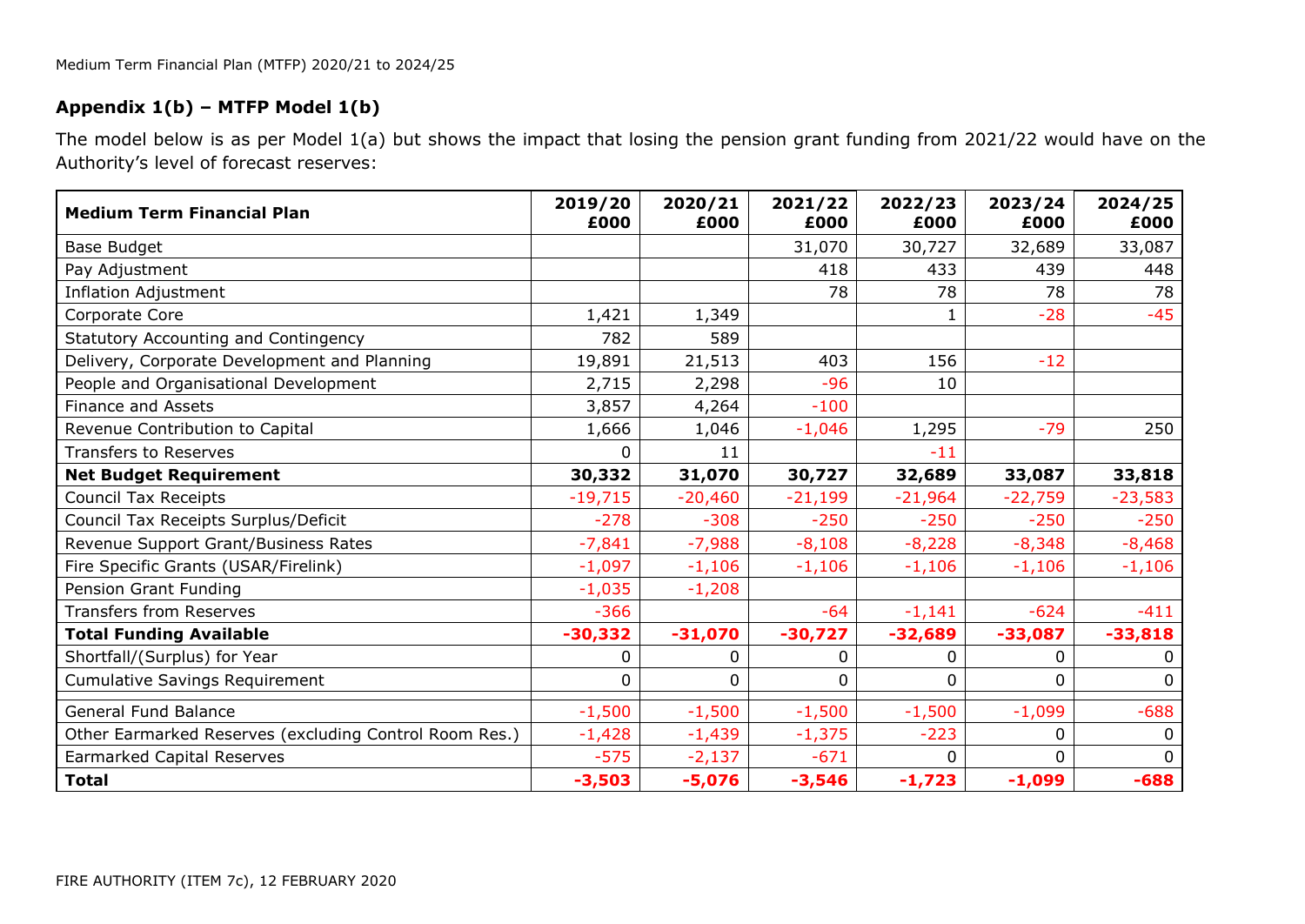#### **Appendix 2 – Capital Programme**

The table below summarises the capital programme from 2019/20 through to 2022/23 and is based on the revenue contribution to capital levels shown in Model 1(a):

| <b>Capital Programme Summary</b>     | Approved<br><b>Budget</b><br>2019/20<br>£000 | <b>Provisional</b><br>Outturn<br>2019/20<br>£000 | <b>Slippage</b><br>2019/20<br>£000 | <b>Budget</b><br><b>Requests</b><br>2020/21<br>£000 | <b>Total Budget</b><br>Requirement<br>2020/21<br>£000 | <b>Budget</b><br><b>Requests</b><br>2021/22<br>£000 | <b>Budget</b><br><b>Requests</b><br>$2022/23*$<br>£000 |
|--------------------------------------|----------------------------------------------|--------------------------------------------------|------------------------------------|-----------------------------------------------------|-------------------------------------------------------|-----------------------------------------------------|--------------------------------------------------------|
| Property                             | 500                                          | 500                                              | $\mathbf{0}$                       | 500                                                 | 500                                                   | 500                                                 | 500                                                    |
| Property Review                      | 7,741                                        | 7,741                                            | $\mathbf{0}$                       | 0                                                   |                                                       |                                                     | $\mathbf{0}$                                           |
| Fire Appliances & Equipment          | 1,181                                        | 889                                              | 268                                | 641                                                 | 909                                                   | 891                                                 | 1,391                                                  |
| Support                              | 113                                          | 113                                              | $\mathbf{0}$                       | 75                                                  | 75                                                    | 75                                                  | 75                                                     |
| <b>Total Expenditure</b>             | 9,535                                        | 9,243                                            | 268                                | 1,216                                               | 1,484                                                 | 1,466                                               | 1,966                                                  |
| Funding b/fwd                        |                                              | $-4,080$                                         |                                    |                                                     | $-575$                                                | $-2,137$                                            | $-1,815$                                               |
| In year funding                      |                                              | $-5,738$                                         |                                    |                                                     | $-3,046$                                              | $-1,144$                                            | $-1,362$                                               |
| <b>Funding (Available) / Deficit</b> |                                              | $-575$                                           |                                    |                                                     | $-2,137$                                              | $-1,815$                                            | $-1,211$                                               |

The table below shows indicative future year's budgets and anticipated funding through to 2024/25:

| <b>Capital Programme Summary</b>     | <b>Budget</b><br><b>Requests</b><br>2023/24 | <b>Budget</b><br><b>Requests</b><br>2024/25<br>£000 |
|--------------------------------------|---------------------------------------------|-----------------------------------------------------|
| <b>Total Expenditure</b>             | 1,216                                       | 1,466                                               |
| <b>Funding b/fwd</b>                 | $-1,211$                                    | $-1,795$                                            |
| In year funding                      | $-1,800$                                    | $-2,263$                                            |
| <b>Funding (Available) / Deficit</b> | $-1,795$                                    | -2,592                                              |

\* This contains an indicative amount of £500k for replacement of Breathing Apparatus – a future business case will require approval before commencement of that project.